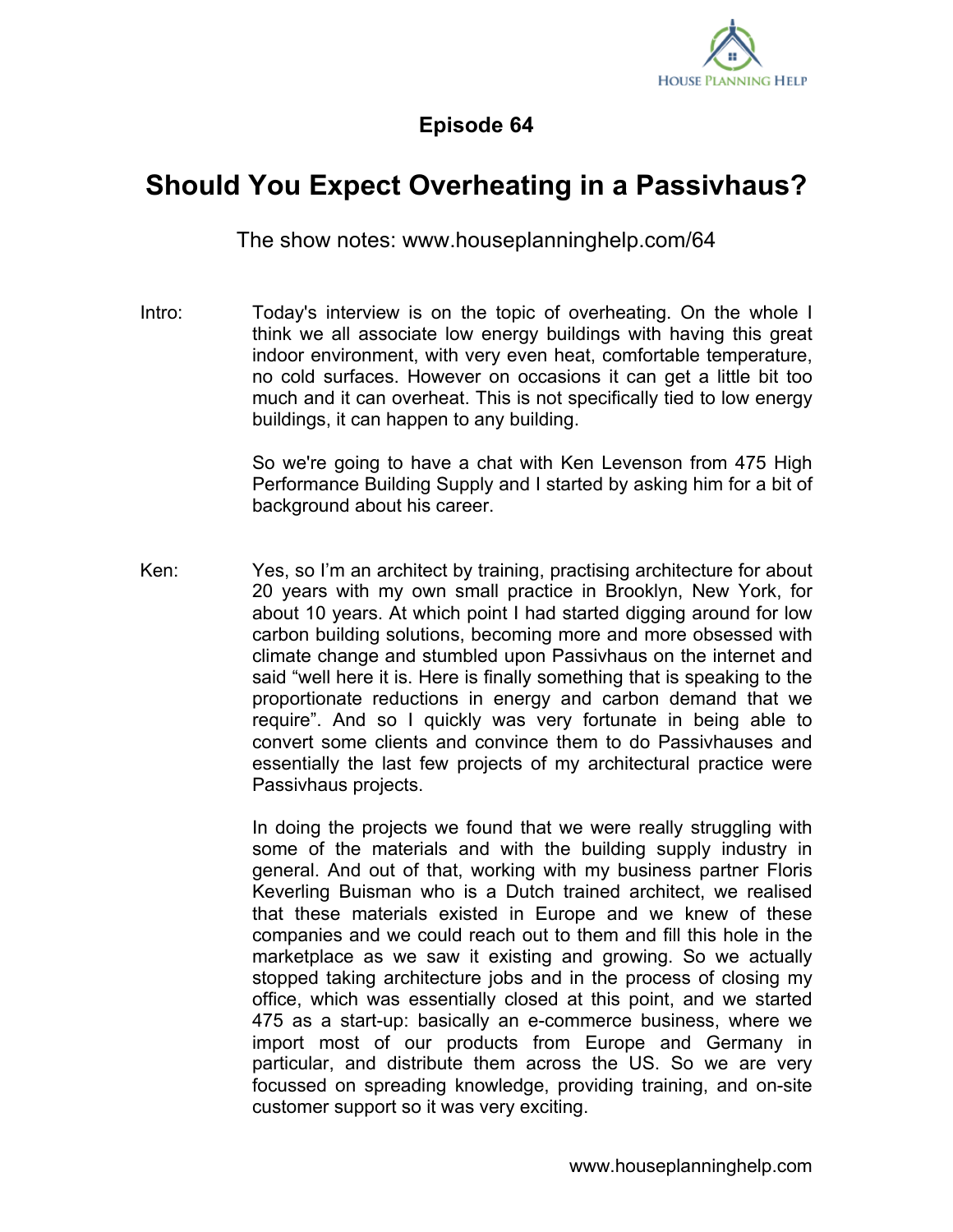

- Ben: How would you describe the Passivhaus movement in America at the moment?
- Ken: It's still very much in the nascent phase. It's very much just being born and informing. We see projects from coast to coast. We see growing interest but it is still such a tiny sliver of the market and of the general consciousness. At the same time we are very excited that professional firms, bigger firms and we see now real estate interests and governments, particularly local governments, taking notice so we are very encouraged.
- Ben: We want to talk specifically about overheating today, so can we start with how do we define overheating?
- Ken: Well Passivhaus is very specific in how it defines acceptable overheating in a technical manner, which is 10% of the hours of the day would be above 25 degrees Centigrade or 77 degrees Fahrenheit, and depending on what your comfort level is that may be overheating or it may not be. It may be overheating at a lower temperature threshold. From a non-technical and a more environmental point of view overheating is going to be where the internal temperature of the building is rising to a point where you have discomfort of the occupants.
- Ben: And this has happened throughout history in different buildings?
- Ken: Absolutely. It's nothing new or unique to Passivhaus. I think what's unique to Passivhaus is that they're identifying the problem and being sure that you address it successfully. Most of the buildings that I grew up in, in some form or another, or have worked in in the past, overheated in the summertime months, and it can be any combination of things that are causing the overheating to occur.
- Ben: Before we get on to the reasons of why they occur, there's no reason why a Passivhaus building should overheat more than a traditionally built building, or would that be wrong?
- Ken: In the general sense that is correct. There's absolutely no reason, all things being equal and assuming basic considerations of construction, there's nothing unique to Passivhaus about overheating per se.
- Ben: So why do buildings overheat?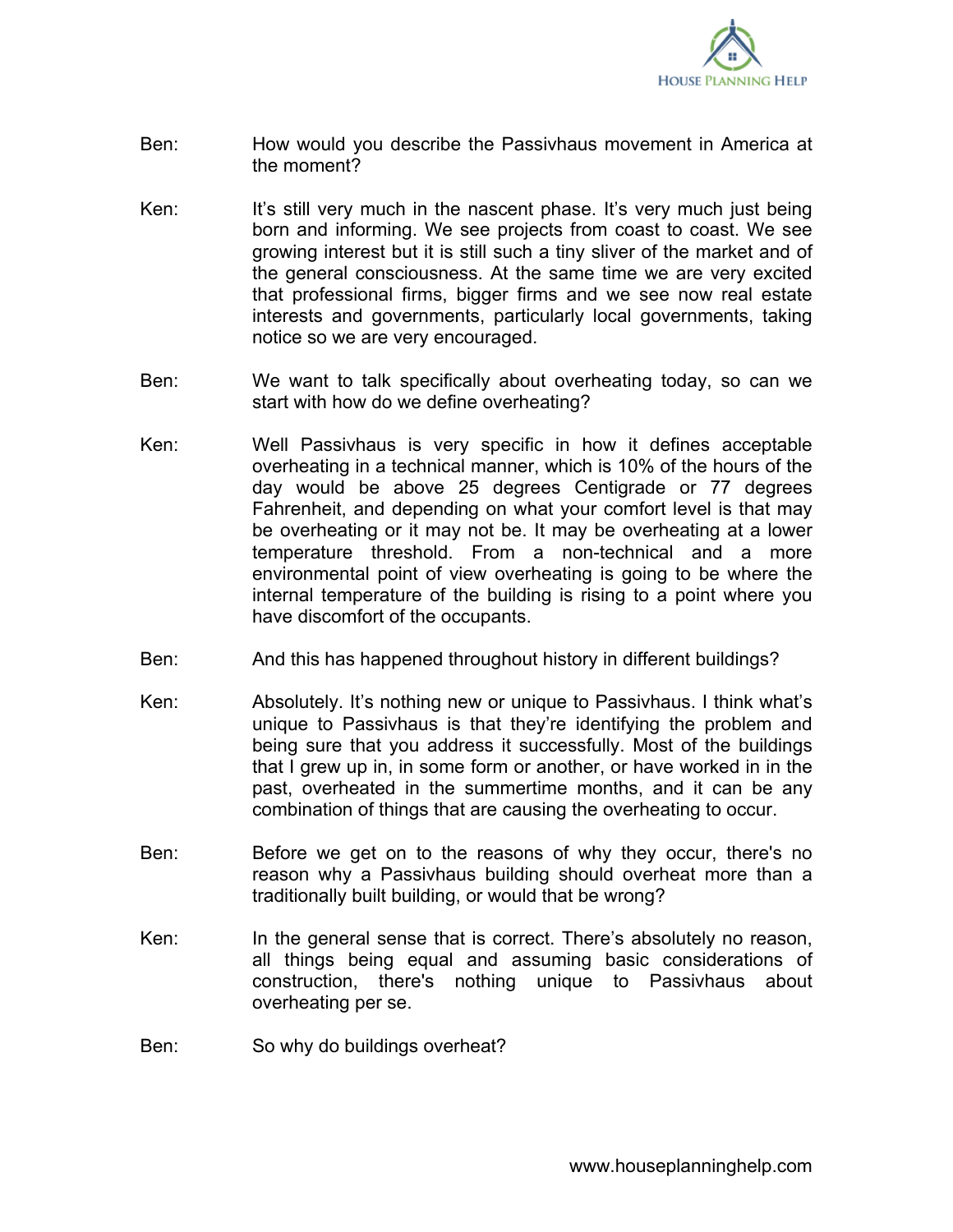

Ken: Well what happens could be a combination of a couple of things. One which we readily see is during the day, particularly in the afternoon if we're getting, if it's a hot, warm to hot summer day and you have solar heat gains, uncontrolled solar heat gains. Solar heat gains can warm up a space to extremely uncomfortable temperatures, particularly if you have western exposure and you have that long afternoon sun coming in. So that's one way.

> Another way is just from the thermal envelope from an insulation point of view if you have a very hot temperature the heat transfer through the enclosure is going to occur coming into the structure just like it would be in the wintertime going in the other direction from the inside as the heat lost to the outside.

> You also have internal heat gains. You know what people may be identifying, or mistaken identity if you will, is we use internal heat gains for the winter months for the heating time of the year to great benefit in a Passivhaus. Now in the summer time when we're worried about overheating the internal heat gains are a huge liability and so we want to be very careful. So by internal heat gains I mean everything from our lights, our electronics. In New York our TV cable boxes are particularly strong heaters. You can practically heat a Passivhaus with your TV cable box. The light fixtures, the cooking, the people, the pets. All of these are generating heat continuously in the enclosure and so you have a heating effect going on which can contribute significantly to overheating if the space is sort of at the borderline of conditions.

- Ben: We will have thought about that upfront though, wouldn't we, considering all of those internal gains combined with the solar heat gains? So we wouldn't necessarily be expecting . . . What conditions might it, erm, if we have a party is that what we're thinking? If lots of people suddenly cram in and you've got all the insulation and the airtightness and the mechanical ventilation system or what other strategy you're using just can't cope?
- Ken: Right. That's correct. I mean when you're designing a Passivhaus and putting the numbers together in the PHPP, you're accounting for the equipment, for the people, for the lights and with the design in proper balance you should be very much limiting the overheating to "a tolerable level", which again the Passive House Institute's definition for certification is under 10% of the time. Even if you've met that criteria when you do have a party, when you are baking or cooking significantly indoors beyond you know what might be typically be associated, or if you have not closed the blinds or done certain things you could experience overheating.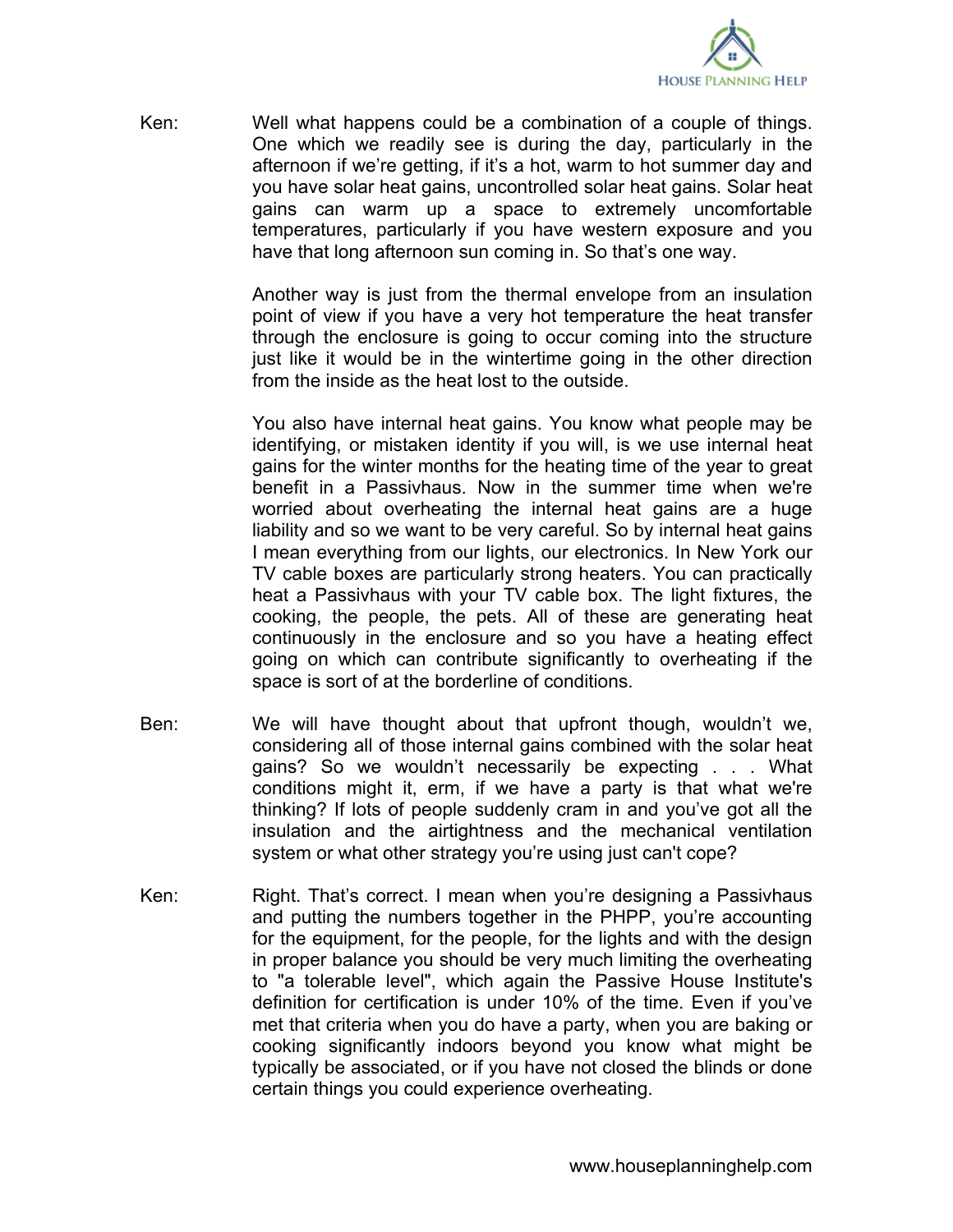

One of the issues is that built into the PHPP and the design of the Passivhaus to prevent overheating you have certain boxes that you can check where you are saying that you're going to do, you know, night-time cooling, with ventilation flushing the house so the building during the night when it's cooler out, or through opening the windows or by closing external window shades, and this requires typically the occupants to actively do these things. Now, that's all well and good in the PHPP and the design and you're getting the result that you want but in actuality if the occupants aren't behaving per the design and the PHPP they get to be experiencing much greater incidences of overheating. So this is something to consider as the occupants needs may change to be a little bit more robust. We can talk about this in terms of active cooling and how we deal with it to minimise this sort of unintentional overheating.

- Ben: Let's take a couple of scenarios now. If you're in a Passivhaus and its overheating more than that 10%, what can you do?
- Ken: Well, during the daytime if the temperature outside is hotter than it is indoors you can't really do anything short of turning on air conditioning and actively cooling the space.
- Ben: You could somehow shade it externally? That could be a strategy or not are you saying?
- Ken: Yeah, well once you're overheating.
- Ben: Yeah of course.
- Ken: You can't get it back. So certainly to prevent the overheating some basic things that we want to do passively is external shading, whether architectural elements, awnings or trees, landscaping or things like shutters that you could actively close or open. So you really want to block the light and the solar gains on the outside of the building.

Less preferable, but it can have definitely some beneficial effect, is to have window blinds within the building, but it is much less effective than external shading.

You know really important, and this is one of the things we talked about in terms of passive solar strategies in general, although Passivhauses are not passive solar houses per se, it's much easier to control solar heat gain on the southern exposure. You can much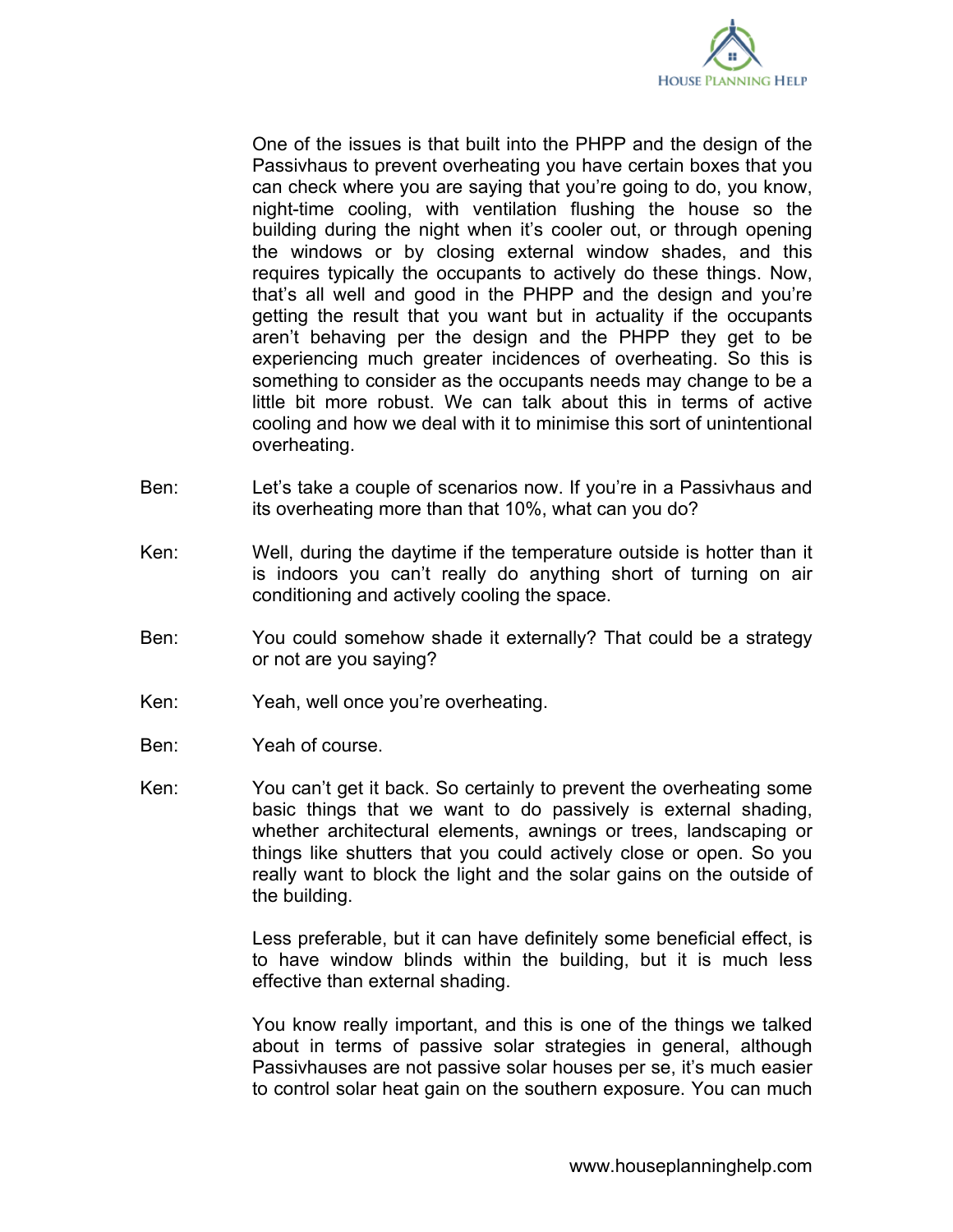

more precisely prevent these direct solar heat gains in the summer time. As we add windows to the east and west facades it becomes much more difficult to control, so it's not to say that you can't have glazing on the east and west, certainly you can, but you'd need to be much more careful about it in terms of external shading.

I definitely had examples of buildings where it's otherwise functioning perfectly well and I know of one example where the family room is facing west. We had these big windows and the trees outside were providing good shading but then the trees got either trimmed or cut down and we had much too great western solar exposure, and that room would overheat in the afternoon and requires the addition of external shading.

- Ben: I know that having visited a lot of Passivhauses, occasionally I will hear someone say that the brise soleils that they have there are very effective, obviously in the summer, and in the winter obviously lets all the solar gains in. But there's a period in between where it's not so effective. Now is that what you're saying about if perhaps you're slightly off south, or if you're in the other hemisphere the other way round?
- Ken: Yeah, no absolutely. Certainly at different times of year with the orientation you need to be very careful with the sun. Especially if you're being relatively aggressive in using it for your energy balance and solar heat gains to make sure that you are considering the sort of shoulder months between the summer and the winter when it could be particularly unique angles where you're going to get the gains.

In the shoulder months though we can start to look pretty reliably, even in a place like New York, for night-time flushing and what's called free ventilation where you're running an exhaust ventilation without, or you're running the ventilation system without heat exchange and you're bringing in the fresh air at the cooler nighttime temperature you're lowering the temperature of the interior environment overnight so that the next day it can take on some heat gains without overheating.

What we find in the summertime in our environment, New York, is that it's often too hot at night. We have times in New York where we can have a week of 38 degrees Celsius, 100 degrees Fahrenheit, and at night-time it's going down to 30 degrees Celsius. There's no relief overnight and you have to have air conditioning to provide relief from the heat.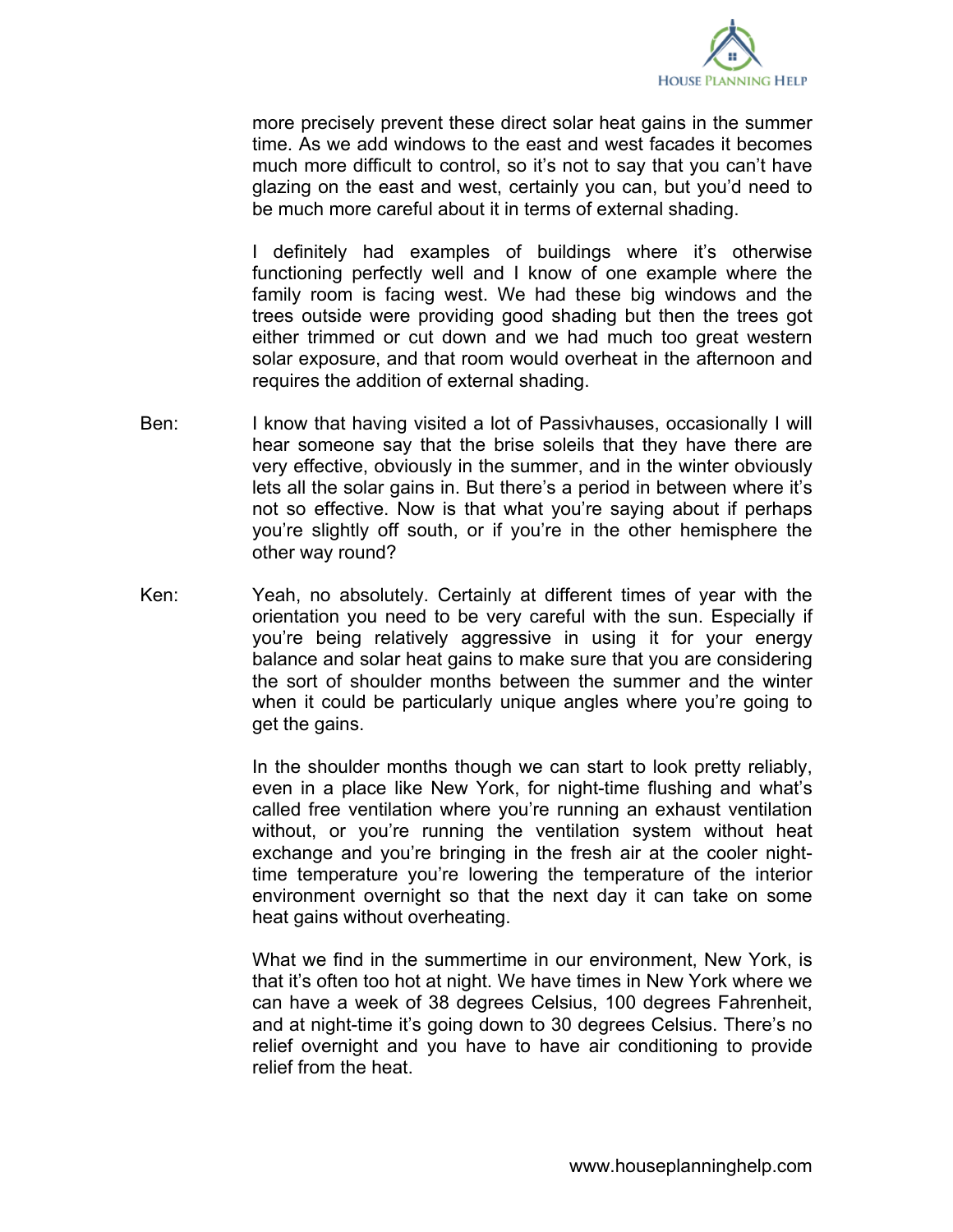

- Ben: Are there any other strategies as an occupant that we should be aware of or have we covered those before we move on?
- Ken: Yeah well, no I think we mentioned them indirectly. I think that we really want to be cognisant of the internal heat gains is the big one, so to the extent that we have good indirect daylighting we are keeping the direct solar gains out, but we have nice daylighting and we can keep internal light fixtures off is great. I try to encourage clients to not bake or cook extensively indoors and go use the barbecue in the yard if they have one, and certainly any electronic devices that are running all the time and creating heat. It's much more important to have them shut off in the summertime for comfort reasons than it is in the wintertime when they're actually part of your heating system. So that, you really do need to be more cognisant of that, and if there are these passive systems for providing relief such as exterior shutters or ventilation that has been built into the design of the building you really need to take note of it, and practice per the design or you're going to be uncomfortable.
- Ben: And we can never blame the insulation and airtightness for this, can we, because in many ways it should give us that thermal envelope that should be able to shield us from that hot exterior?
- Ken: Right. That is true. So it is very much the opposite of what we can blame it on, the lack of insulation or airtightness where you have the heat coming in. It's definitely that is a case of mistaken identity where people feel that this greater insulation level has caused this overheating to occur, where certainly the insulation is. If you have an airtight environment that's well insulated, a Passivhaus, you're going to hold the cooler temperature indoors in short-term extreme heat events, weather events, longer than a typical building. There's just no doubt about that.

There's been many, many examples cited in the United States. One case that comes to mind; a house in Virginia where there was a blackout in the summertime a couple of years ago and the houses around them were all unoccupiable quite quickly after the blackout. And the house, the Passivhaus, in the neighbourhood in Virginia, not only habitable but comfortable for many days. So eventually the temperature is going to rise. Unlike in the wintertime where the passive heat gains are working for you inside and you can achieve an equilibrium without power indefinitely, if not in a very comfortable state, in a safe and usable temperature range. In the summertime it will eventually become quite uncomfortable, if not unliveable, [Ken laughs] depending on how hot it is.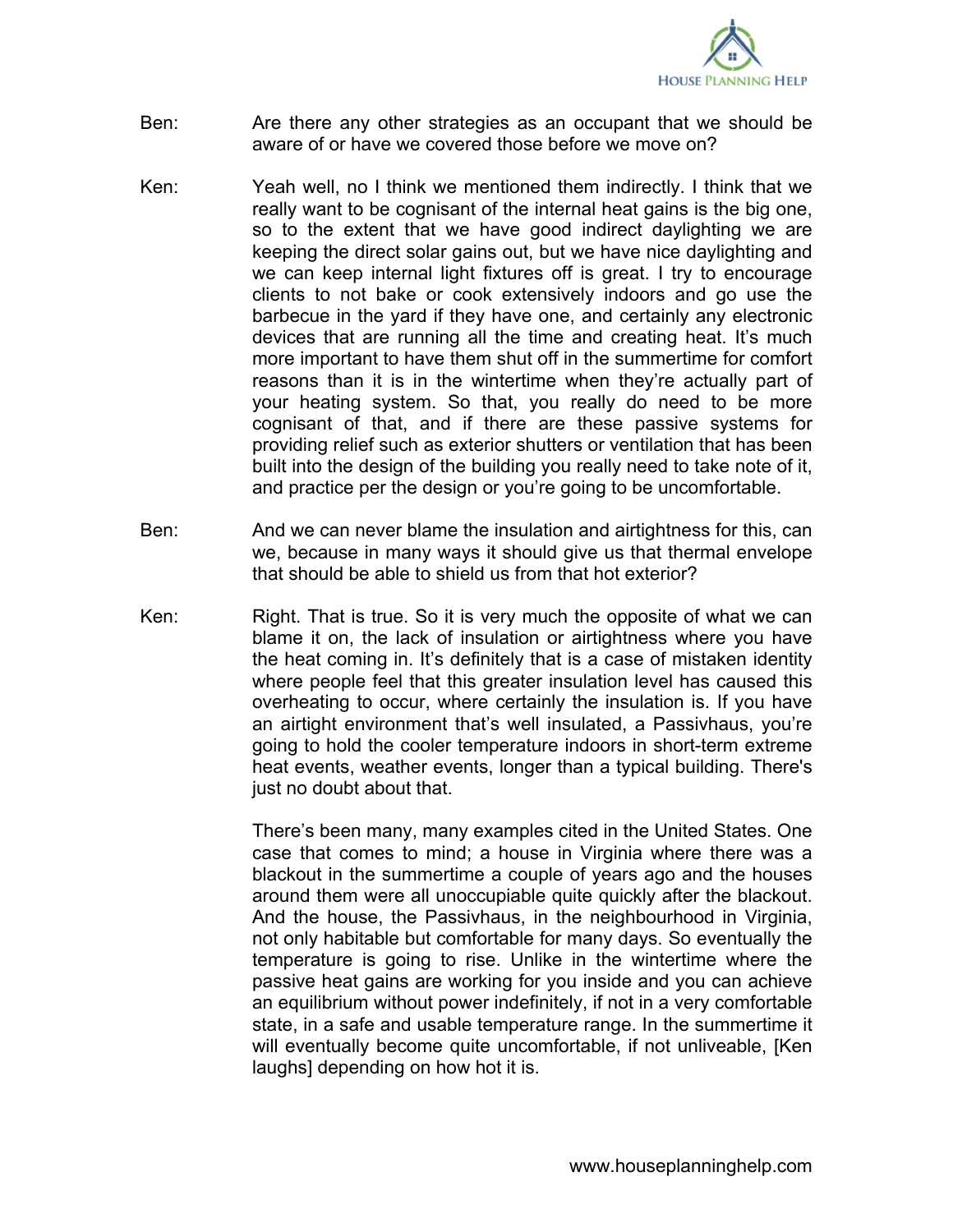

- Ben: I've got just a couple more questions and one of them is again down to experience. The places that I have seen overheat generally have been small buildings, so is that just coincidence or if you have a smaller Passivhaus it'll be more likely to overheat?
- Ken: I don't know to be honest with you. I have a feeling that it may be ...

.

- Ben: Because the incidental gains at that point will become more significant, won't they, in a smaller . . .
- Ken: Yeah, I mean that certainly intuitively makes sense. I don't know, I don't have any deep reading or learning regarding that difference but it intuitively makes sense.
- Ben: Well one more question then. What about climate change? We know that it's starting to make our climate warmer but could we be in for a shock if let's say, not 2 degrees but we end up going 4 degrees more? What will that mean for all these buildings that have almost been programmed to operate at lower temperatures?
- Ken: Yeah, well I would say that it was one of the more interesting things from the [International] Passive House Conference in Aachen this spring and at the beginning of the plenary session the IPCC scientist from Budapest, Diana Ürge-Vorsatz, who subsequently gave the opening talk at our New York Passive House Conference because she was so fantastic, made the key observation.

She really drove this home more in New York even than I think she did in Aachen, that our problem at the end of the day is not going to be heating, it's cooling. It's all cooling. [Ben laughs]. And particularly in cities because what they're showing with the research, that's really interesting, is that we all talk about the heat island effect because of the concrete, the materials and such in our urban environments, but a huge factor, and a growing factor, is going to be the effect that we have to air condition to such extreme amounts all of these buildings. As we're air conditioning of course we're removing the heat from the inside and throwing it into the outdoor city environment [Ben laughs].

So all the buildings are heating the cities and I don't know the exact implications but it's certainly the case that at the end of the day it's going to be a huge cooling problem.

And they were saying that the latest IPCC scientific research, was saying that by the middle of this century you know wide swathes of